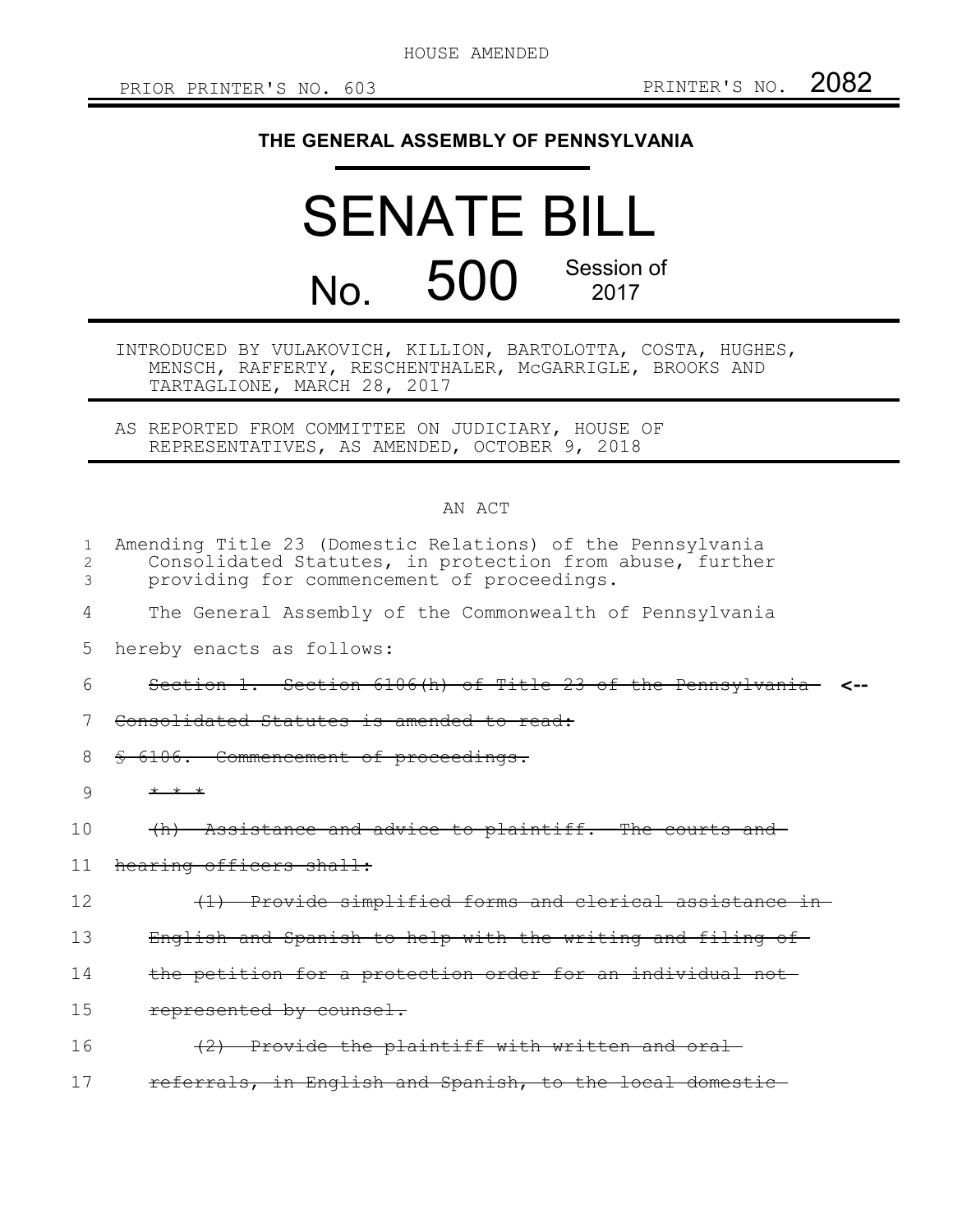violence program, to the local legal services office and to the county bar association's lawyer referral service. (3) Direct the police, sheriff or other individual approved by the court as an alternate designee to accompany the plaintiff to the plaintiff's residence before or during service of the petition and orders, if the plaintiff avers that the assistance is necessary to protect the plaintiff's safety. Section 2. This act shall take effect in 60 days. SECTION 1. SECTION 6106(D) OF TITLE 23 OF THE PENNSYLVANIA CONSOLIDATED STATUTES IS AMENDED AND THE SECTION IS AMENDED BY ADDING A SUBSECTION TO READ: 13 S 6106. COMMENCEMENT OF PROCEEDINGS. \* \* \* (A.3) NOTIFICATION OF NEED TO PROTECT PLAINTIFF.--THE PLAINTIFF SHALL NOTIFY THE COURT ANYTIME DURING THE PERIOD COMMENCING UPON FILING THE PETITION AND GRANTING OF AN ORDER OR APPROVING A CONSENT AGREEMENT AT A HEARING HELD UNDER SECTION 6107(A) (RELATING TO HEARINGS) IF THE PLAINTIFF HAS REASON TO BELIEVE THE PLAINTIFF'S SAFETY IS AT RISK. IN SUCH A CASE, THE COURT SHALL DIRECT THE PENNSYLVANIA STATE POLICE, THE MUNICIPAL POLICE OR THE SHERIFF TO ACCOMPANY THE PLAINTIFF TO THE PLAINTIFF'S RESIDENCE TO RETRIEVE PERSONAL BELONGINGS OR TO ACCOMPANY THE PLAINTIFF WHILE THE PETITION OR ORDER IS SERVED 1 2 3 4 5 6 7 8 9 10 11 12 14 15 16 17 18 19 20 21 22 23 24

**<--**

UPON THE DEFENDANT BY THE SHERIFF OR COMPETENT ADULT, AS SET 25

FORTH IN THE PENNSYLVANIA RULES OF CIVIL PROCEDURE. 26

\* \* \* 27

(D) SURCHARGE ON ORDER.--WHEN A PROTECTION ORDER IS GRANTED UNDER SECTION 6107(A) [(RELATING TO HEARINGS)], OTHER THAN 29 PURSUANT TO AN AGREEMENT OF THE PARTIES, A SURCHARGE OF \$100 28 30